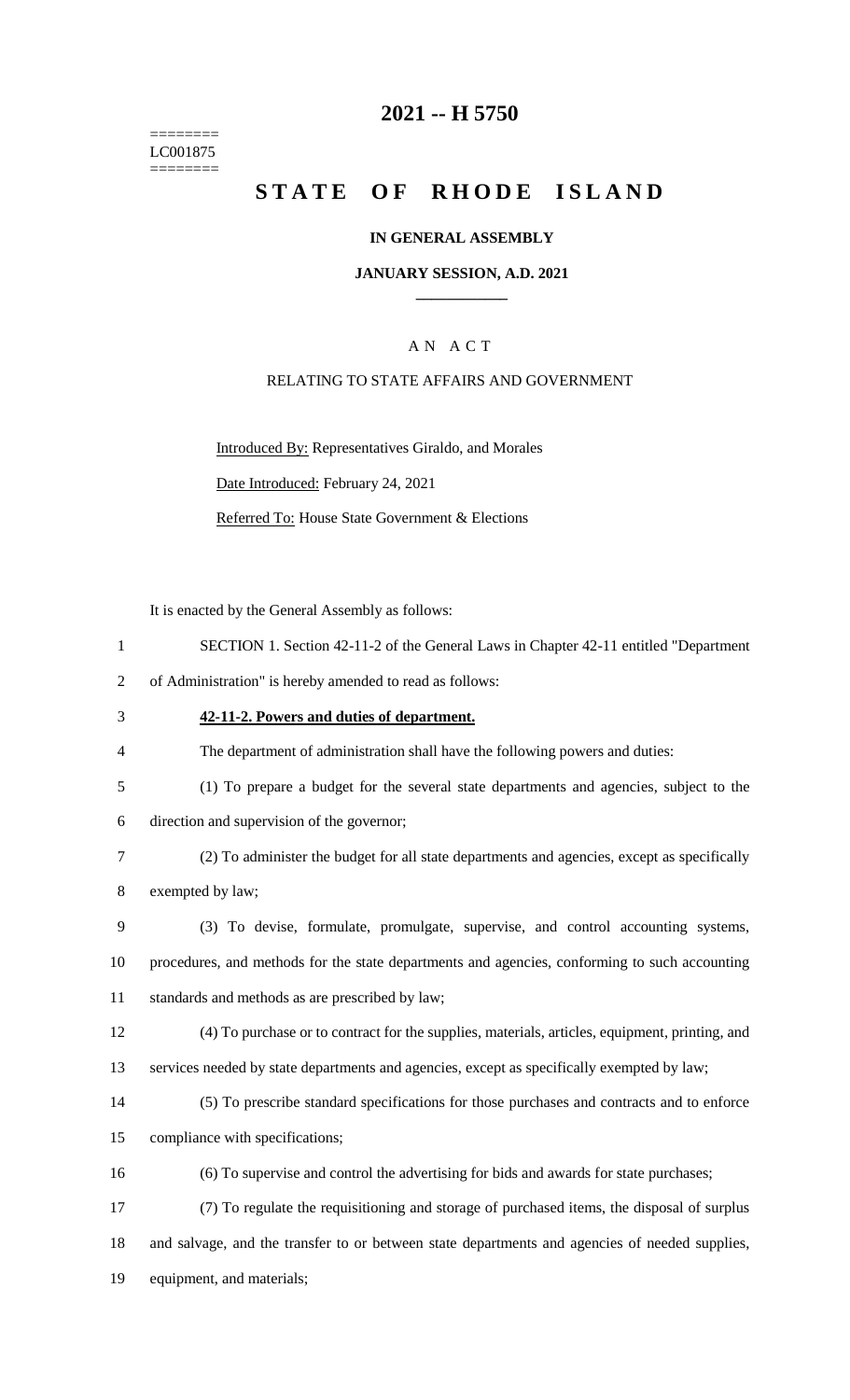- (8) To maintain, equip, and keep in repair the state house, state office building, and other premises owned or rented by the state for the use of any department or agency, excepting those buildings, the control of which is vested by law in some other agency;
- (9) To provide for the periodic inspection, appraisal or inventory of all state buildings and property, real and personal;
- (10) To require reports from state agencies on the buildings and property in their custody;
- (11) To issue regulations to govern the protection and custody of the property of the state;
- (12) To assign office and storage space and to rent and lease land and buildings for the use of the several state departments and agencies in the manner provided by law;
- (13) To control and supervise the acquisition, operation, maintenance, repair, and replacement of state-owned motor vehicles by state agencies;
- (14) To maintain and operate central duplicating and mailing service for the several state departments and agencies;
- (15) To furnish the several departments and agencies of the state with other essential office services;
- (16) To survey and examine the administration and operation of the state departments and agencies, submitting to the governor proposals to secure greater administrative efficiency and economy, to minimize the duplication of activities, and to effect a better organization and consolidation of functions among state agencies;
- (17) To operate a merit system of personnel administration and personnel management as defined in § 36-3-3 in connection with the conditions of employment in all state departments and agencies within the classified service;
- (18) To assign or reassign, with the approval of the governor, any functions, duties, or powers established by this chapter to any agency within the department;
- (19) To establish, maintain, and operate a data processing center or centers, approve the acquisition and use of electronic data processing services by state agencies, furnish staff assistance in methods, systems and programming work to other state agencies, and arrange for and effect the centralization and consolidation of punch card and electronic data processing equipment and services in order to obtain maximum utilization and efficiency;
- (20) To devise, formulate, promulgate, supervise, and control a comprehensive and coordinated statewide information system designed to improve the data base used in the management of public resources, to consult and advise with other state departments and agencies and municipalities to assure appropriate and full participation in this system, and to encourage the participation of the various municipalities of this state in this system by providing technical or other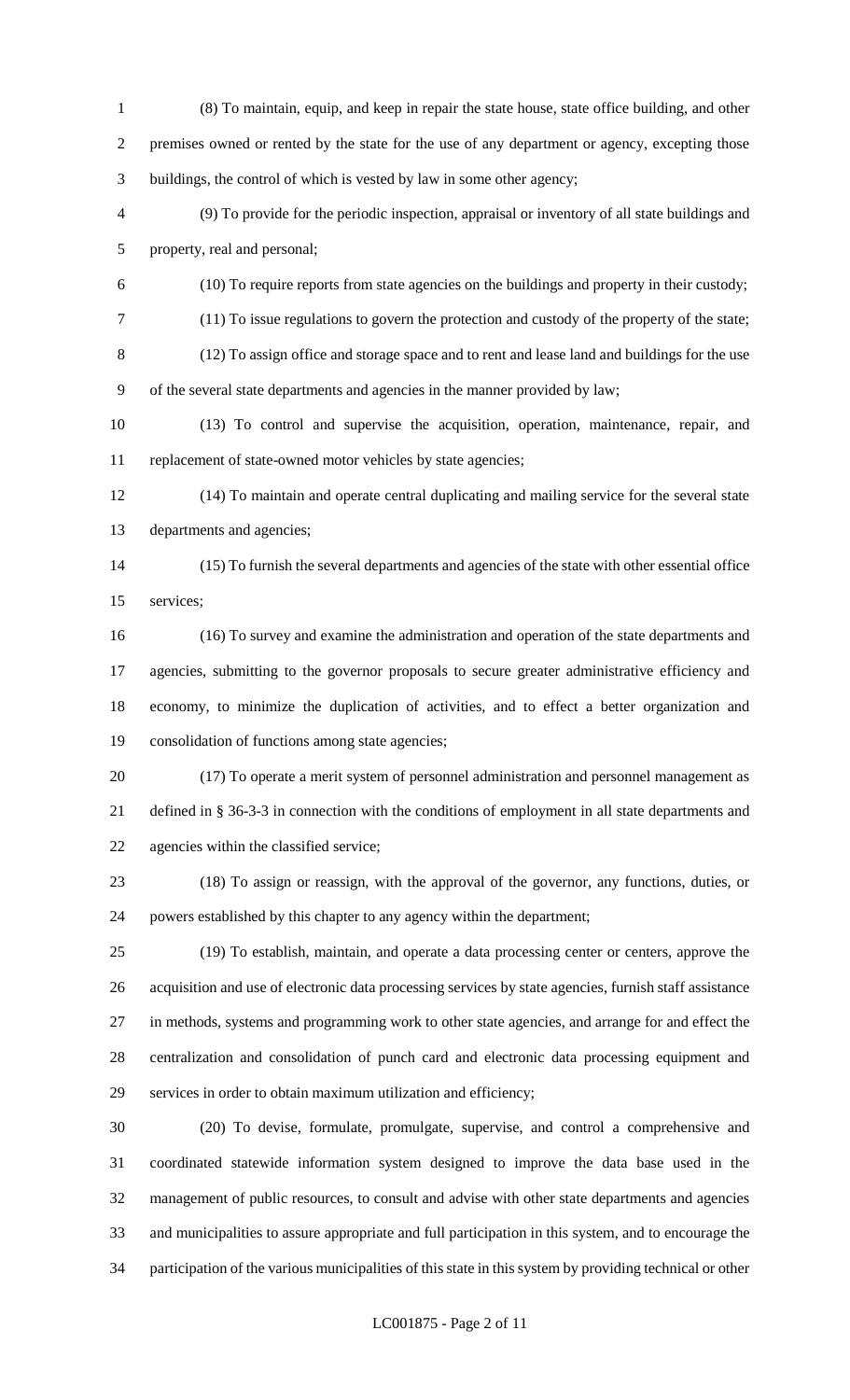appropriate assistance toward establishing, within those municipalities, compatible information 2 systems in order to obtain the maximum effectiveness in the management of public resources; (i) The comprehensive and coordinated statewide information system may include a Rhode Island geographic information system of land-related economic, physical, cultural and natural resources. (ii) In order to ensure the continuity of the maintenance and functions of the geographic information system, the general assembly may annually appropriate such sum as it may deem necessary to the department of administration for its support. (21) To administer a statewide planning program including planning assistance to the state departments and agencies; (22) To administer a statewide program of photography and photographic services; (23) To negotiate with public or private educational institutions in the state, in cooperation with the department of health, for state support of medical education; (24) To promote the expansion of markets for recovered material and to maximize their return to productive economic use through the purchase of materials and supplies with recycled content by the state of Rhode Island to the fullest extent practically feasible; (25) To approve costs as provided in § 23-19-32; and (26) To provide all necessary civil service tests for child protective investigators and social workers at least twice each year and to maintain an adequate hiring list for these positions at all times. (27)(a) To prepare a report every three (3) months by all current property leases or rentals by any state or quasi-state agency to include the following information: 23 (i) Name of lessor; (ii) Description of the lease (purpose, physical characteristics, and location); (iii) Cost of the lease; (iv) Amount paid to date; (v) Date initiated; 28 (vi) Date covered by the lease. (b) To prepare a report by October 31, 2014, of all current property owned by the state or leased by any state agency or quasi-state agency to include the following information: (i) Total square feet for each building or leased space; (ii) Total square feet for each building and space utilized as office space currently; (iii) Location of each building or leased space;

(iv) Ratio and listing of buildings owned by the state versus leased;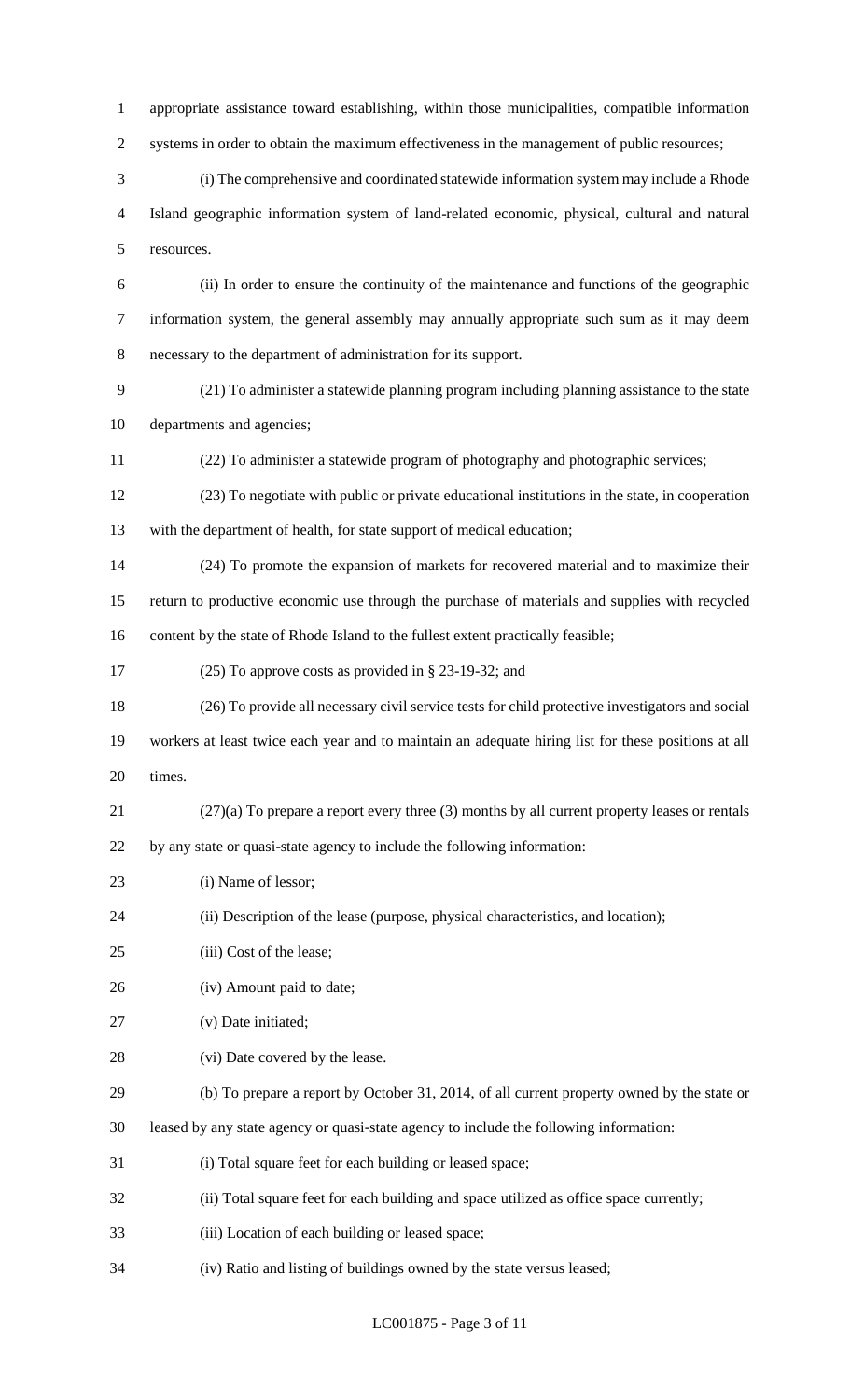(v) Total occupancy costs which shall include capital expenses, provided a proxy should be provided to compare properties that are owned versus leased by showing capital expenses on owned properties as a per square foot cost at industry depreciation rates; (vi) Expiration dates of leases; (vii) Number of workstations per building or leased space; (viii) Total square feet divided by number of workstations; (ix) Total number of vacant workstations; (x) Percentage of vacant workstations versus total workstations available; (xi) Date when an action is required by the state to renew or terminate a lease; (xii) Strategic plan for leases commencing or expiring by June 30, 2016; (xiii) Map of all state buildings which provides: cost per square foot to maintain, total number of square feet, total operating cost, date each lease expires, number of persons per building and total number of vacant seats per building; and (xiv) Industry benchmark report which shall include total operating cost by full-time equivalent employee, total operating cost by square foot and total square feet divided by full-time equivalent employee. (28) To provide by December 31, 1995, the availability of automatic direct deposit to any recipient of a state benefit payment, provided that the agency responsible for making that payment 19 generates one thousand (1,000) or more such payments each month. (29) To encourage municipalities, school districts, and quasi-public agencies to achieve cost savings in health insurance, purchasing, or energy usage by participating in state contracts, or by entering into collaborative agreements with other municipalities, districts, or agencies. To assist in determining whether the benefit levels including employee cost sharing and unit costs of such benefits and costs are excessive relative to other municipalities, districts, or quasi-public agencies as compared with state benefit levels and costs. (30) To administer a health benefit exchange in accordance with chapter 157 of title 42. (31) No state agency shall enter into any contracts with the U.S. Immigration and Customs Enforcement (ICE). SECTION 2. Section 45-2-4 of the General Laws in Chapter 45-2 entitled "General Powers" is hereby amended to read as follows: **45-2-4. Power to own property and make contracts.** Cities and towns may take, purchase, and hold real and personal property, and alienate and convey the property; and may also take, hold, and manage the property in trust for any charitable, other than religious, uses, and may make all contracts, including lease or lease-purchase agreements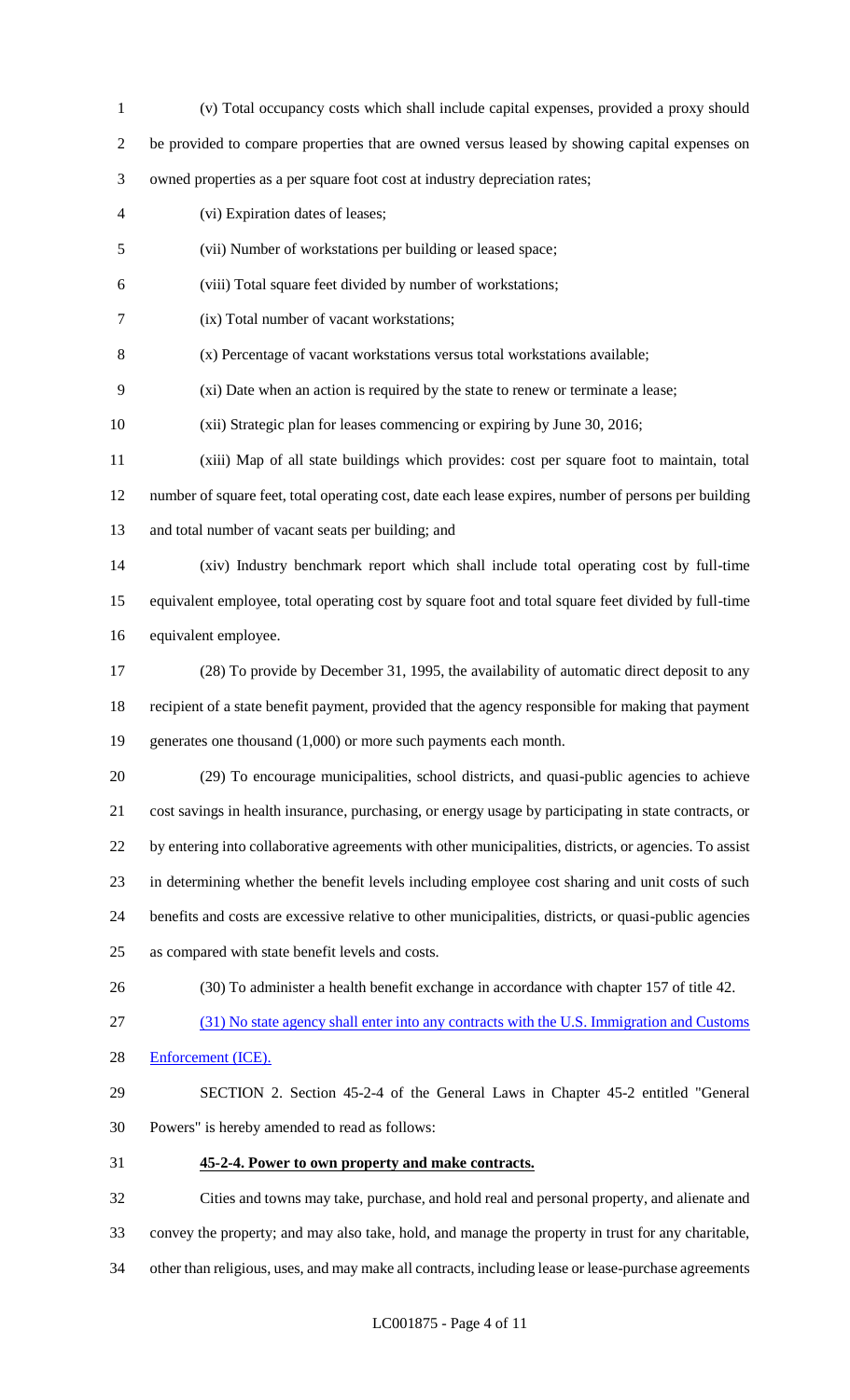2 city or town except that no contracts shall be entered into with U.S. Immigration and Customs Enforcement (ICE). SECTION 3. Section 42-56-10 of the General Laws in Chapter 42-56 entitled "Corrections Department" is hereby amended to read as follows: **42-56-10. Powers of the director.** In addition to exercising the powers and performing the duties, which are otherwise given to him or her by law, the director of the department of corrections shall: (1) Designate, establish, maintain, and administer those state correctional facilities that he or she deems necessary, and may discontinue the use of those state correctional facilities that he or 11 she deems appropriate for that action; (2) Maintain security, safety, and order at all state correctional facilities, utilize the resources of the department to prevent escapes from any state correctional facility, take all necessary precautions to prevent the occurrence or spread of any disorder, riot, or insurrection of any state correctional facility, including, but not limited to, the development, planning, and coordination of emergency riot procedures, and take suitable measures for the restoration of order; (3) Establish and enforce standards for all state correctional facilities; (4) Supervise and/or approve the administration by the assistant directors of the department; (5) Manage, direct, and supervise the operations of the department; (6) Direct employees in the performance of their official duties; (7) Hire, promote, transfer, assign, and retain employees and suspend, demote, discharge, or take other necessary disciplinary action; (8) Maintain the efficiency of the operations of the department; (9) Determine the methods, means, and personnel by which those operations of the department are to be conducted; (10) Relieve employees from duties because of lack of work or for other legitimate reasons; (11) Establish, maintain, and administer programs, including, but not limited to, education, training, and employment, of persons committed to the custody of the department, designed as far as practicable to prepare and assist each person to assume the responsibilities and exercise the rights of a citizen of this state; (12) Establish a system of classification of persons committed to the custody of the department for the purpose of developing programs for each person in order to effectively develop

of real and personal property, necessary and convenient for the transaction of the business of the

an individualized program for each sentenced inmate that will address each offender's individual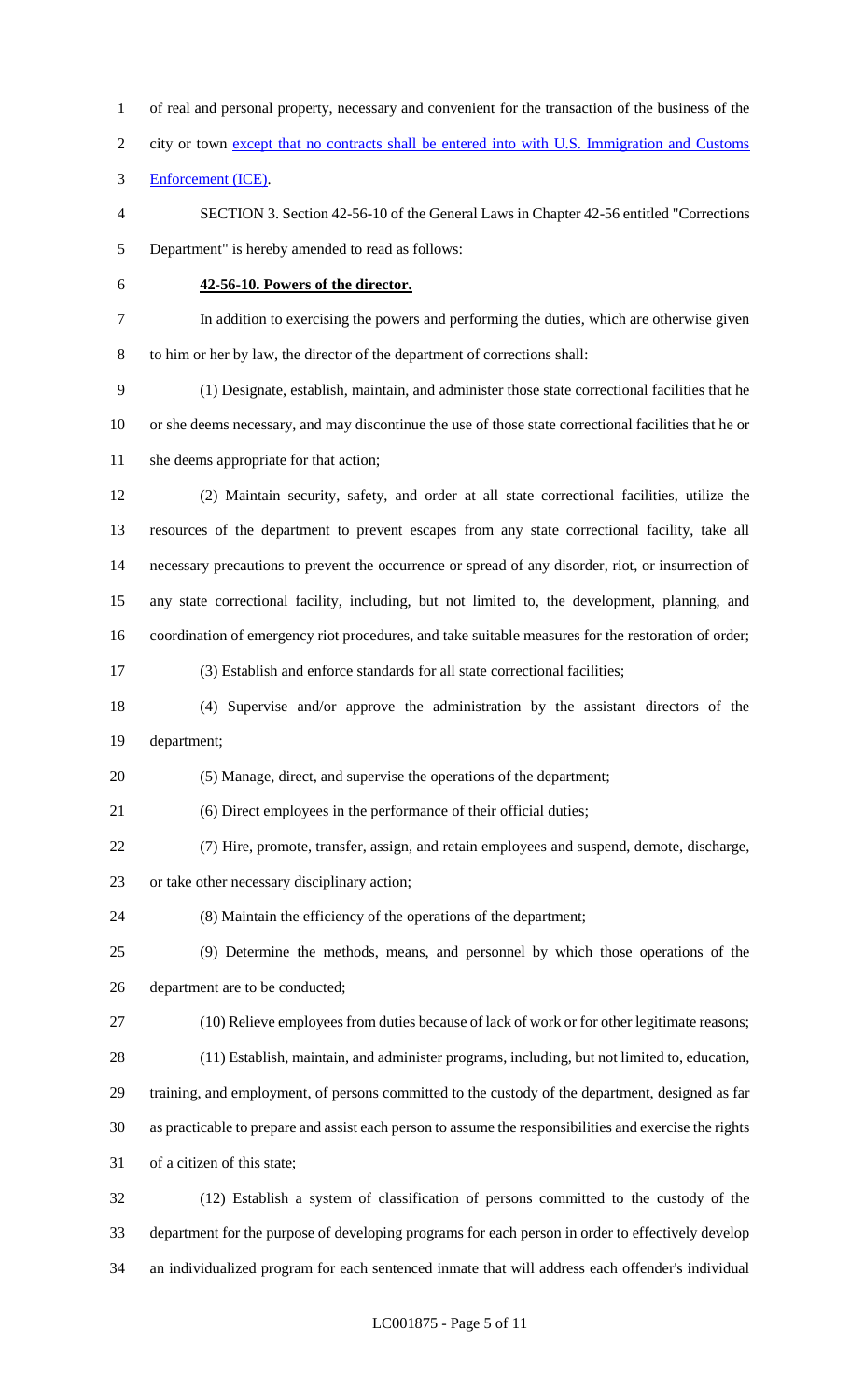treatment and rehabilitative needs, the department of corrections is authorized to receive, with the express consent of the inmate, and upon request to the department of children, youth and families, the offender's juvenile arrest and/or adjudication records. Information related to the juvenile's family members and other third parties, excluding law enforcement personnel, shall be redacted from the records provided prior to their release to the department. The records will be disclosed to only those department personnel directly responsible for, and only for the purpose of, developing the individualized program for the offender;

 (13) Determine at the time of commitment, and from time to time thereafter, the custody requirements and program needs of each person committed to the custody of the department and assign or transfer those persons to appropriate facilities and programs;

 (14) Establish training programs for employees of the department, including the use of an application system for the department's correctional officer training academy that leverages other law enforcement entity recruiting and the establishment of any fee associated with such system, provided that a state application process compliant with § 28-6.3-1 also be provided;

(15) Investigate grievances and inquire into alleged misconduct within the department;

(16) Maintain adequate records of persons committed to the custody of the department;

 (17) Establish and maintain programs of research, statistics, and planning, and conduct studies relating to correctional programs and responsibilities of the department;

 (18) Utilize, as far as practicable, the services and resources of specialized community agencies and other local community groups in the development of programs, recruitment of volunteers, and dissemination of information regarding the work and needs of the department;

 (19) Make and enter into any contracts and agreements necessary or incidental to the performance of the duties and execution of the powers of the department, including, but not limited to, contracts to render services to committed offenders, and to provide for training or education for correctional officers and staff, except that no contracts shall be entered into with a private, for-

26 profit, prison facility or with the United States Immigration and Customs Enforcement (ICE);

 (20) Seek to develop civic interest in the work of the department and educate the public to 28 the needs and goals of the corrections process;

 (21) Expend annually in the exercise of his or her powers, performance of his or her duties, and for the necessary operations of the department those sums that may be appropriated by the general assembly;

 (22) Make and promulgate necessary rules and regulations incident to the exercise of his or her powers and the performance of his or her duties, including, but not limited to, rules and regulations regarding nutrition, sanitation, safety, discipline, recreation, religious services,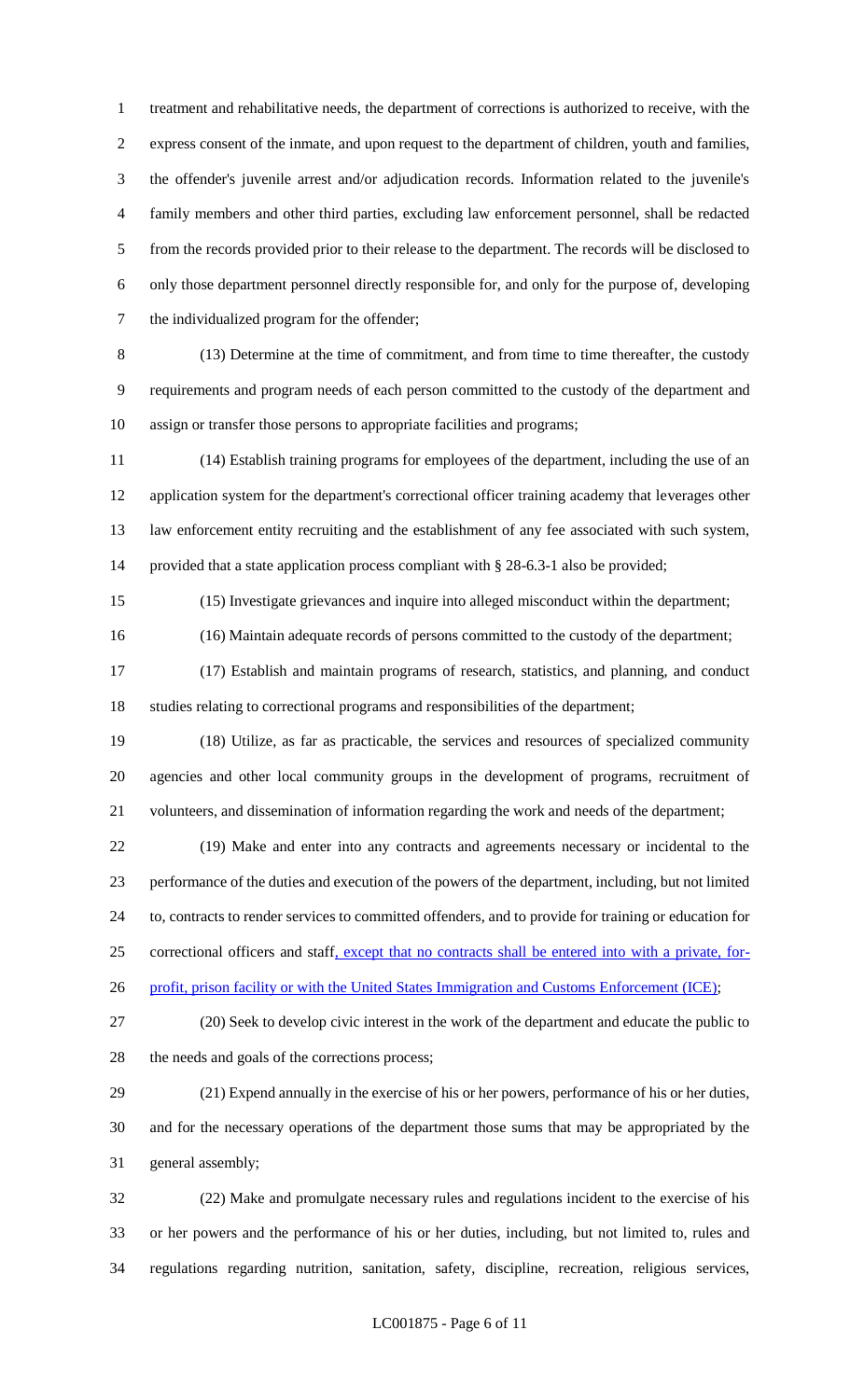communication, and visiting privileges, classification, education, training, employment, care, and

custody for all persons committed to correctional facilities;

(23) Make and promulgate regulations to provide:

 (a) Written notice to licensed nursing facilities, licensed assisted-living residences, and housing for the elderly whenever a person seeking to reside in one of these facilities or residences is being released on parole for any of the following offenses: murder, voluntary manslaughter, involuntary manslaughter, first-degree sexual assault, second-degree sexual assault, third-degree sexual assault, assault on persons sixty (60) years of age or older, assault with intent to commit specified felonies (murder, robbery, rape, or burglary), felony assault, patient abuse, neglect or mistreatment of patients, burglary, first degree arson, felony larceny, or robbery;

 (b) A risk assessment process to identify and recommend safety or security measures necessary for the protection of other residents or clients, including whether the parolee should be prohibited from residing in any such facility or residence or segregated from other residents or clients to protect the security and safety of other residents;

 (c) The written notice to licensed nursing facilities, assisted living residences, or housing for the elderly shall include charge information and disposition about the offense for which the resident or client has been paroled, contact information for the resident's or client's parole supervisor, a copy of the risk assessment and recommendations, if any, regarding safety and security measures. A copy of the written notice shall be provided to the parolee; and

 (d) A process for notifying the appropriate state regulatory agency and the state long-term care ombudsman whenever notice as required in subsection (23)(a) of this section has been given; (24) Notwithstanding the enumeration of the powers of the director as set forth in this section, and notwithstanding any other provision of the general laws, the validity and enforceability of the provisions of a collective bargaining agreement shall not be contested, affected, or diminished, nor shall any arbitration award be vacated, remanded or set aside on the basis of an alleged conflict with this section or with any other provision of the general laws.

 SECTION 4. Section 45-2-4 of the General Laws in Chapter 45-2 entitled "General Powers" is hereby amended to read as follows:

### **45-2-4. Power to own property and make contracts.**

 Cities and towns may take, purchase, and hold real and personal property, and alienate and convey the property; and may also take, hold, and manage the property in trust for any charitable, other than religious, uses, and may make all contracts, including lease or lease-purchase agreements of real and personal property, necessary and convenient for the transaction of the business of the 34 city or town, except that no contracts shall be entered into with the U.S. Immigration and Customs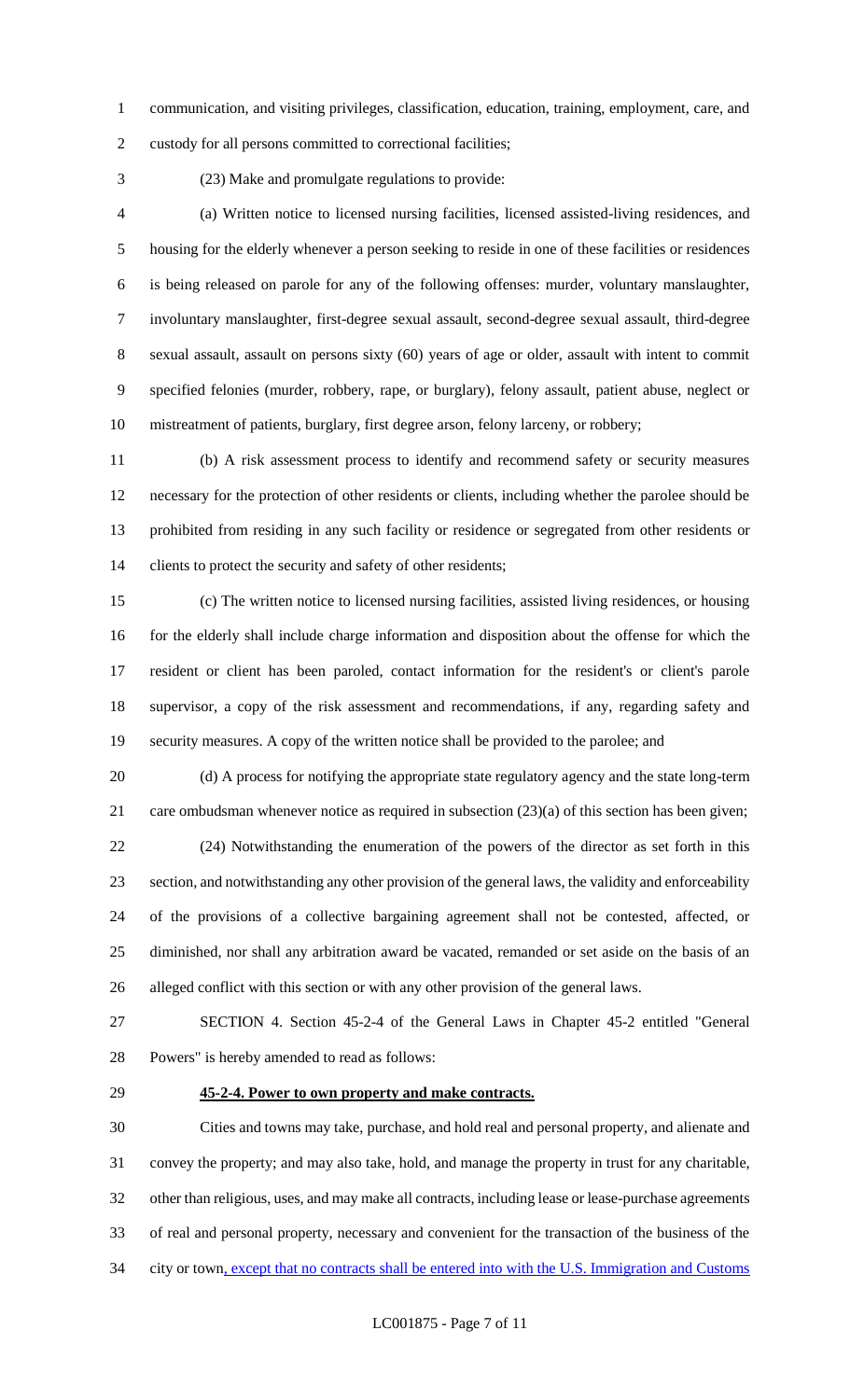#### Enforcement (ICE).

 SECTION 5. Section 45-54-6 of the General Laws in Chapter 45-54 entitled "Municipal Detention Facility Corporations" is hereby amended to read as follows: **45-54-6. Powers.** Except to the extent inconsistent with any specific provision of this chapter, the corporation has the power: (1) To sue and be sued, complain, and defend in its corporate name; (2) To have a seal, which may be altered at pleasure, and to use the seal by causing it or a facsimile to be impressed, affixed, or in any other manner reproduced. The seal shall be clearly distinguishable from the seal of any city or town; (3) To maintain an office at a place or places that it may designate within the boundaries of the city or town whose council established the corporation; (4) To determine the location and character of any project to be financed under the provisions of this chapter, not inconsistent with local zoning ordinances; (5) To purchase, hold, and use any property, real, personal, or mixed, tangible or intangible, or any interest in it, necessary or desirable for carrying out the purposes for the corporation, and to mortgage, lease, or sell any of that property; (6) To acquire, whether by purchase, lease, gift, exchange, or otherwise, and to construct, reconstruct, improve, erect, maintain, operate, manage, equip, and furnish, one or more projects, including all real, personal, or mixed properties which it may deem necessary in connection with that, and regardless of whether or not the project or projects shall then be in existence or shall then be partially or wholly constructed; (7) To lease, as lessor, to any person, firm, partnership, or corporation, either public or private, any or all of its projects, and to charge and collect rent for them, and to terminate any lease upon the failure of the lessee to comply with any of the obligations of the lease; (8) To lease, as lessee, any property, real, personal or mixed, or any interest in property; (9) To sell, exchange, mortgage, donate, and convey any or all of its properties whenever it finds an action to be in furtherance of the purposes for which the corporation was established; (10) To grant options to purchase any of its projects on whatever terms it may deem advisable, and to grant options to renew any leases entered into by it in connection with any of its projects on any terms it may deem advisable; (11) To issue bonds of the corporation for the purpose of carrying out any of its purposes,

payable solely from the revenues pledged by the bonds for their payment, and to refund its bonds,

all as provided in this chapter;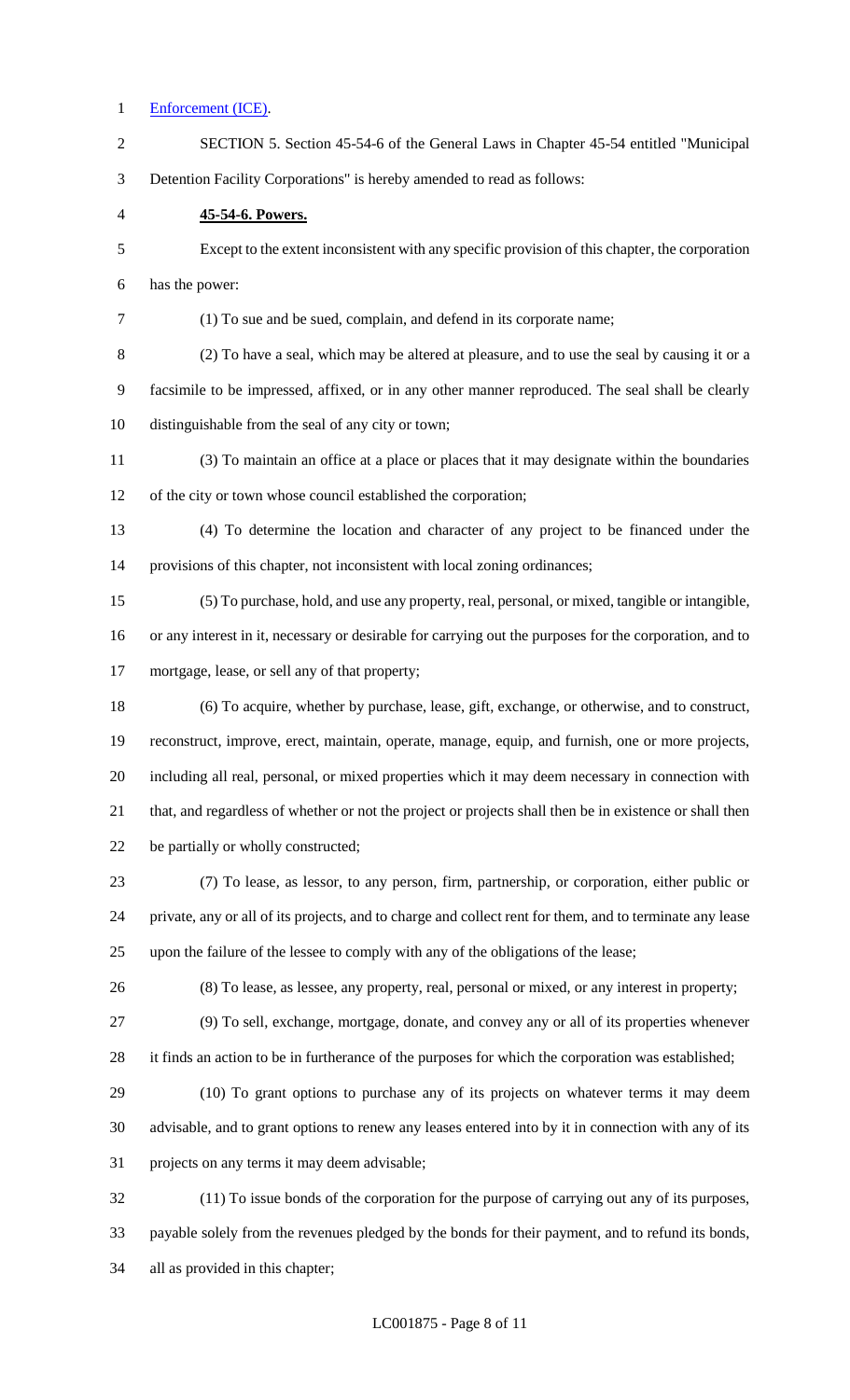(12) As security for the payment of the principal and interest on any bonds so issued and any agreements made in connection with that, to mortgage and pledge any or all of its projects, or any part or parts of them, whether then owned or thereafter acquired, to pledge their revenues and receipts or from an interest of the bonds, and to assign or pledge the income received by virtue of the lease or leases;

 (13) To borrow money in anticipation of the issuance of bonds for any of its purposes, and to issue notes, certificates, or other evidences of the borrowing, upon terms as may be authorized by resolution of the corporation;

 (14) To make and enter into all contracts, leases, and other agreements necessary or incidental to the performance of its duties and the execution of its powers under this chapter; provided, that those contracts, leases, and other agreements with the federal government or other federal agency are governed by federal procurement procedures, and other contracts, leases, or 13 other agreements are governed by the procurement requirements of the municipality, if any; and 14 provided further, that no contract shall be entered into with a private, for-profit, prison facility or 15 with the United States Immigration and Customs Enforcement (ICE).

 (15) Without limitation of the preceding, to borrow money from, to receive and accept grants for or in aid of construction or acquisition of projects authorized under this chapter from, and to enter into contracts, leases, or other transactions with, the federal government or any federal agency; and to receive and accept from the state or any municipality, and from any other source, aid or contributions of money, property, labor, or other things of value; to be held, used, and applied only for the purposes for which the grants and contributions may be made;

 (16) To combine for financing purposes any two (2) or more projects authorized to be acquired or constructed under the provisions of this chapter;

 (17) To employ, in its discretion, attorneys, accountants, architectural and engineering consultants, and other officers, employees, or agents as may be necessary in its judgment, and to fix their compensation;

 (18) To acquire in the name of the corporation by purchase or otherwise, on terms and conditions and in the manner that it may deem proper, or by the exercise of the rights of condemnation in the manner provided in § 45-54-9, public or private lands, or parts of them or rights in them, rights-of-way, property, rights, easements, and interests as it may deem necessary for carrying out the provisions of this chapter; provided, that all public property damaged in carrying out the powers granted by this chapter is restored or repaired and placed in its original condition as nearly as practicable;

(19) To do all other acts and to do any and all things necessary or convenient to carry out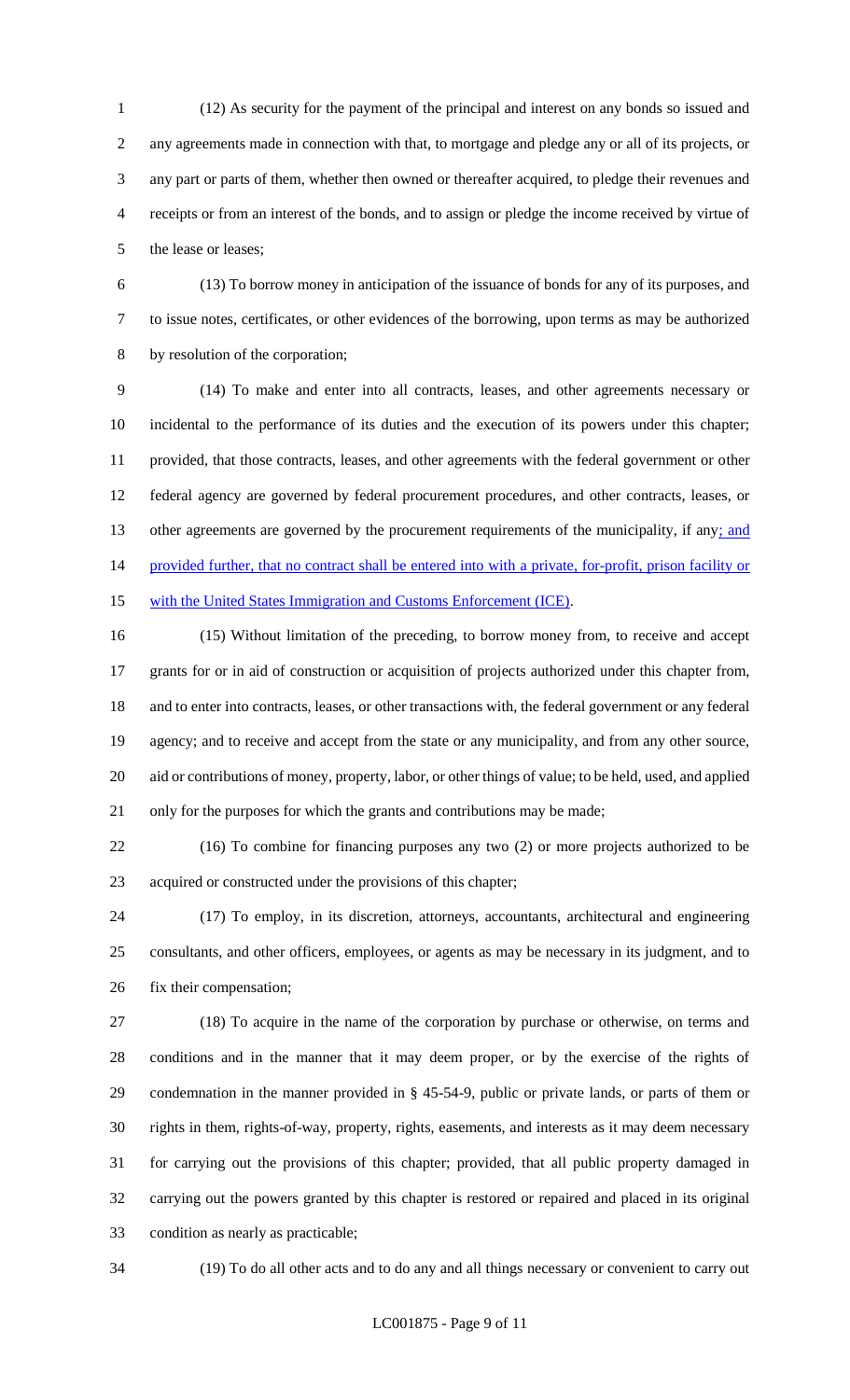its purposes and exercise the powers given and granted in this chapter;

 (20) To provide for the care, custody, control and transportation of all detainees or inmates committed to detention or incarceration at any project and to take all necessary steps to maintain security, safety and order, to prevent escapes from any project, to take all necessary precautions to prevent the occurrence or spread of any disorder, riot, or insurrection of any project, including, but not limited to, the development, planning and coordination of emergency riot procedures, and take suitable measures for the restoration of order;

(21) To establish and enforce standards for each project;

 (22) To establish and fund training and education programs for employees, under the direction of the warden, the curriculum for which to be approved annually by the police officers' commission on standards and training, and to hire, promote, transfer, assign, and retain employees for the operation of each project and suspend, demote, discharge, or take other necessary disciplinary action with regard to such employees;

 (23) To determine the methods, means, and personnel by which the operation of each project is to be conducted;

(24) To relieve employees of duty because of lack of work or for other legitimate reasons;

 (25) To investigate grievances of its employees and to inquire into alleged misconduct by employees;

 (26) To make and promulgate necessary rules and regulations incident to the corporation's exercise of its powers and the performance of the corporation's duties, including, but not limited to, rules and regulations regarding nutrition, sanitation, safety, discipline, recreation, religious services, communication and visiting privileges, classification, education, training, employment, care, and custody for all persons detained at any project; and

 (27) To delegate any or all of the above referenced powers to its duly designated agents, servants, consultants or employees at its discretion, who being so designated may exercise said power(s) on behalf of the corporation.

SECTION 6. This act shall take effect upon passage.

#### ======== LC001875 ========